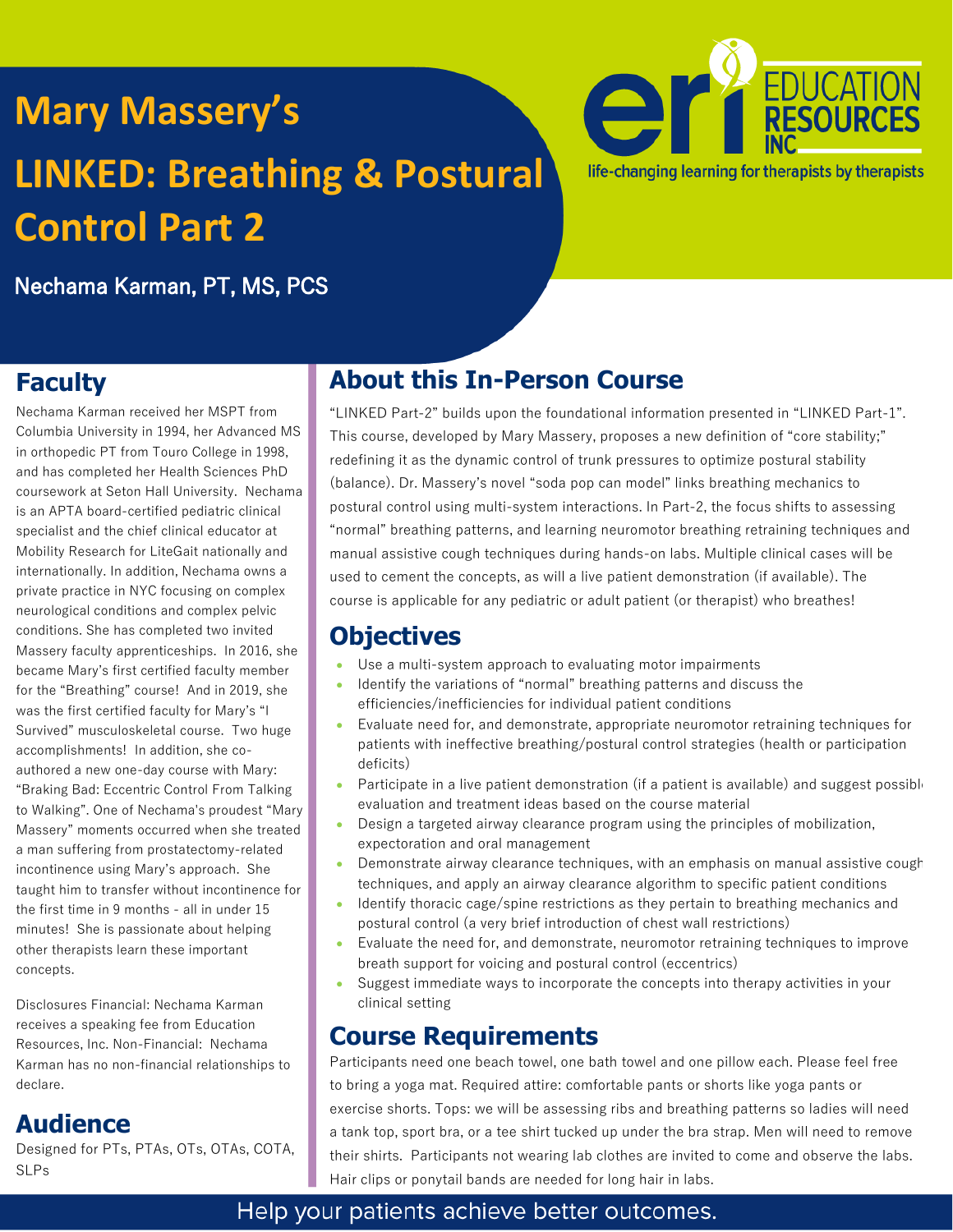

#### **Schedule Day 1 7:30 – 8:00** Registration **8:00 – 8:30** Discussion Review, synthesis and Q & A **8:30 – 9:45** Lecture/Demo Chest assessment: Focus on musculoskeletal alignment and breathing patterns **9:45 – 10:00 Break 10:00 – 11:30 LAB:** Assessing breathing patterns and postural implications **11:30 – 12:30 Lunch 12:30 – 1:15** Lecture Airway Clearance: From Sherlock to Solution **1:15 – 2:15 LAB:** Facilitating efficient breathing patterns and endurance training: Neuromotor techniques for diaphragm, chest and other breathing patterns **2:15 -2: 30 Break 2:30 – 4:00 LAB:** Facilitating breathing patterns (continued) **4:00 – 4:30** Lecture/Demo Brief introduction to rib cage and trunk musculoskeletal restrictions associated with breathing difficulties. Quick screening! **4:30 – 5:30** Demo Patient demonstration **Testimonials Schedule Day 2 7:30 – 8:00** Registration **8:00 – 8:30** Discussion Review, synthesis and Q & A **8:30 – 10:00** Lecture/Discussion Differential diagnosis (patient demo): "Find the Problem" **10:00 – 10:15 Break 10:15 – 11:30 LAB:** Airway clearance lab: Focus on manual assistive cough techniques **11:30 – 12:15 Lunch 12:15 – 1:30 LAB:** Eccentric trunk control: Using voice for postural control and vice versa **1:30 – 2:00** Discussion/Homework Homework: Putting it all together Course wrap up **IMPORTANT! Prerequisite: Part 1** Registrants for Part 2 **must have attended Part 1** in the past 24 months. Attendance of any of the following courses (in the past 24 months) qualifies as a prerequisite: • "Day-1 of MM's 3-Day Breathing Course"

### • "Linked: Breathing and Postural Control – Part 1" inperson or webinar

• "Breathing, Talking and Postural Control. . . schoolbased therapy"

"I was amazed with the organization of this course. . .I learned so much and acquired skills that I can utilize right

away within my treatment setting". -Stacey, OTR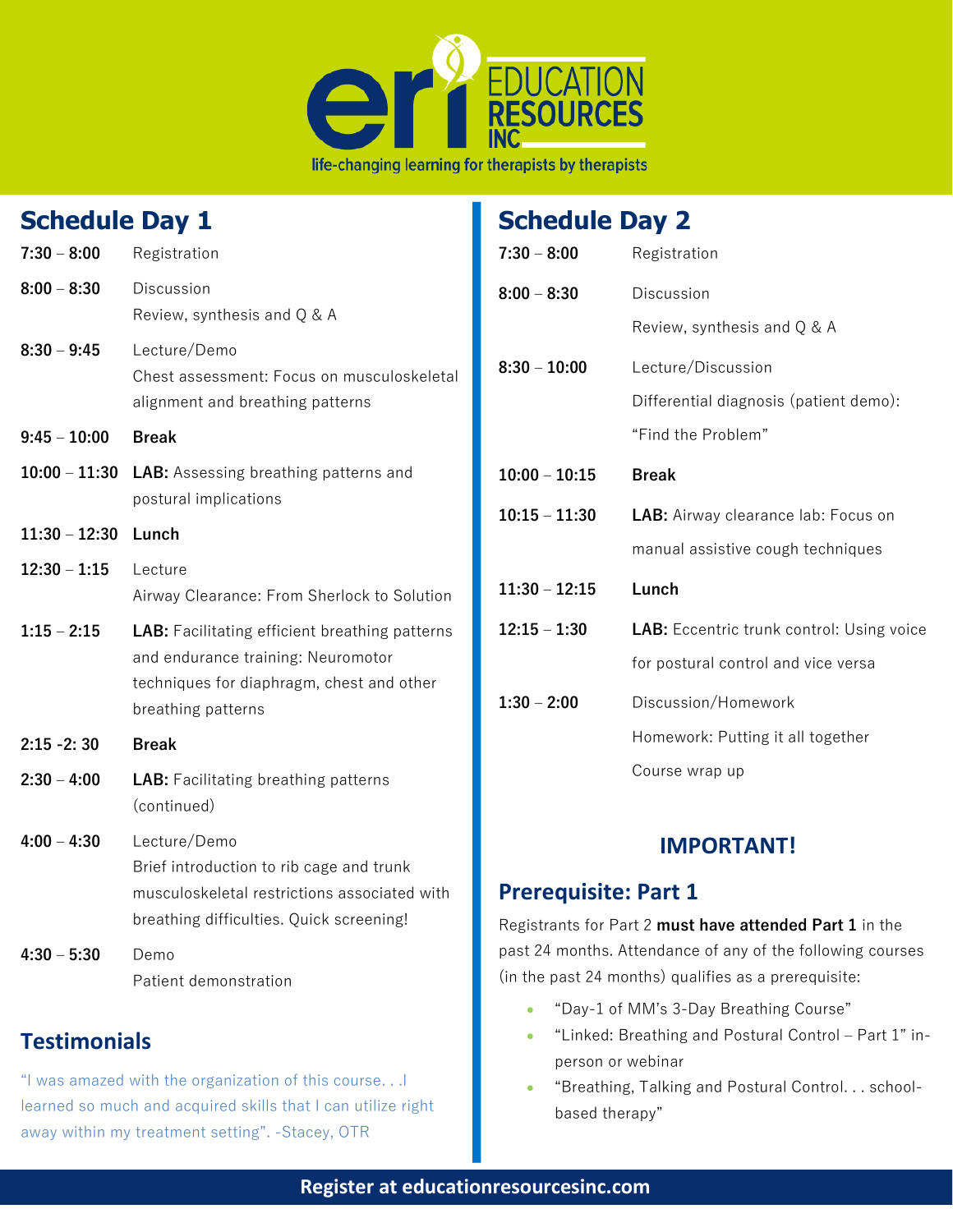

#### life-changing learning for therapists by therapists

# **ERI: Lifechanging learning**

**You love what you do.** Our courses remind you why. As a therapist, you change lives every day – and have your life changed in return. ERI is life-changing learning, for therapists by therapists.

# **The ERI Advantage:**

- Techniques you'll use the next day
- Peers who share your passion
- Renowned faculty
- Evidence-based courses that improve outcomes
- 30 years of life-changing learning

### **Specialty Tracks throughout the lifespan – Neonatal, Pediatric, Adult, Geriatric**

Each ERI specialty track is designed to make the most of your continuing education time, budget, and goals. Start your search with us and plan every course you'll take in 2022.

#### **Visit educationresourcesinc.com for all of your 2022 courses.**

### **ERI Rewards Your ERI experience is more rewarding than ever.**

- First Course Discount
- Group Discounts
- \$100 off your 4th Multi-day Course
- And more

# **Credits**

This course meets the criteria for 13 contact hours (1.3) CEUs, Intermediate Level.



Education Resources Inc. is an AOTA Approved Provider of professional development. Provider #3043. This Live course is offered at 13 contact hours 1.3 CEUs. Intermediate level, OT Service Delivery. AOTA does not endorse specific course content, products, or clinical procedures.

This course can be used toward your NBCOT renewal requirements for 13 units.



 Education Resources Inc. Intermediate Level 1.3 ASHA CEUs

ASHA CE Provider (Intermediate level) 1.3 ASHA CEUs. ASHA CE Provider approval and use of the Brand Block does not imply endorsement of course content, specific products or clinical procedures.

This course has been approved by the **MD** State Board of Physical Therapy Examiners for 1.3 CEUs.

Application has been made to the **NJ** Board of Physical Therapy Examiners.

Approved sponsor by the State of **IL** Department of Financial and Professional Regulation for Physical Therapy for 15.5 contact hours.

Approved provider by the **NY** State Board of Physical Therapy for 15.5 contact hours (1.55 CEUs).

Education Resources, Inc. is an approved provider for Physical Therapy CEUs in the following states: **CA, KY** and **TX**.

The following state boards of physical therapy accept other states' approval: **AK, AR, AZ, DC, DE, GA, HI, ID, IN, KS, MI, MO, MS, NC, OR, PA, RI, SC, UT, VA, VT, WI, WY**.

The following state boards of physical therapy either do not require course pre-approval or do not require CEUs for re-licensure: **AL, CO, CT, IA, MA, ME, MT, NE, ND, NH, SD, WA.** 12 hours of this course qualify towards the discipline-specific hours for the 20-hour requirement for NDTA re-certification. They do NOT qualify towards the 8-hour NDTA Instructor requirement for re-certification.

Education Resources Inc., 266 Main St, Medfield, MA 02052. Please contact us with any special needs or requests: info@educationresourcesinc.com.

# **In-Person Course Dates & Times**

**August 6 and 7, 2022** 

### **George Washington University, Washington, D.C.**

Registration is for both days. Please refer to prerequisites before registering.

### **Register at educationresourcesinc.com**